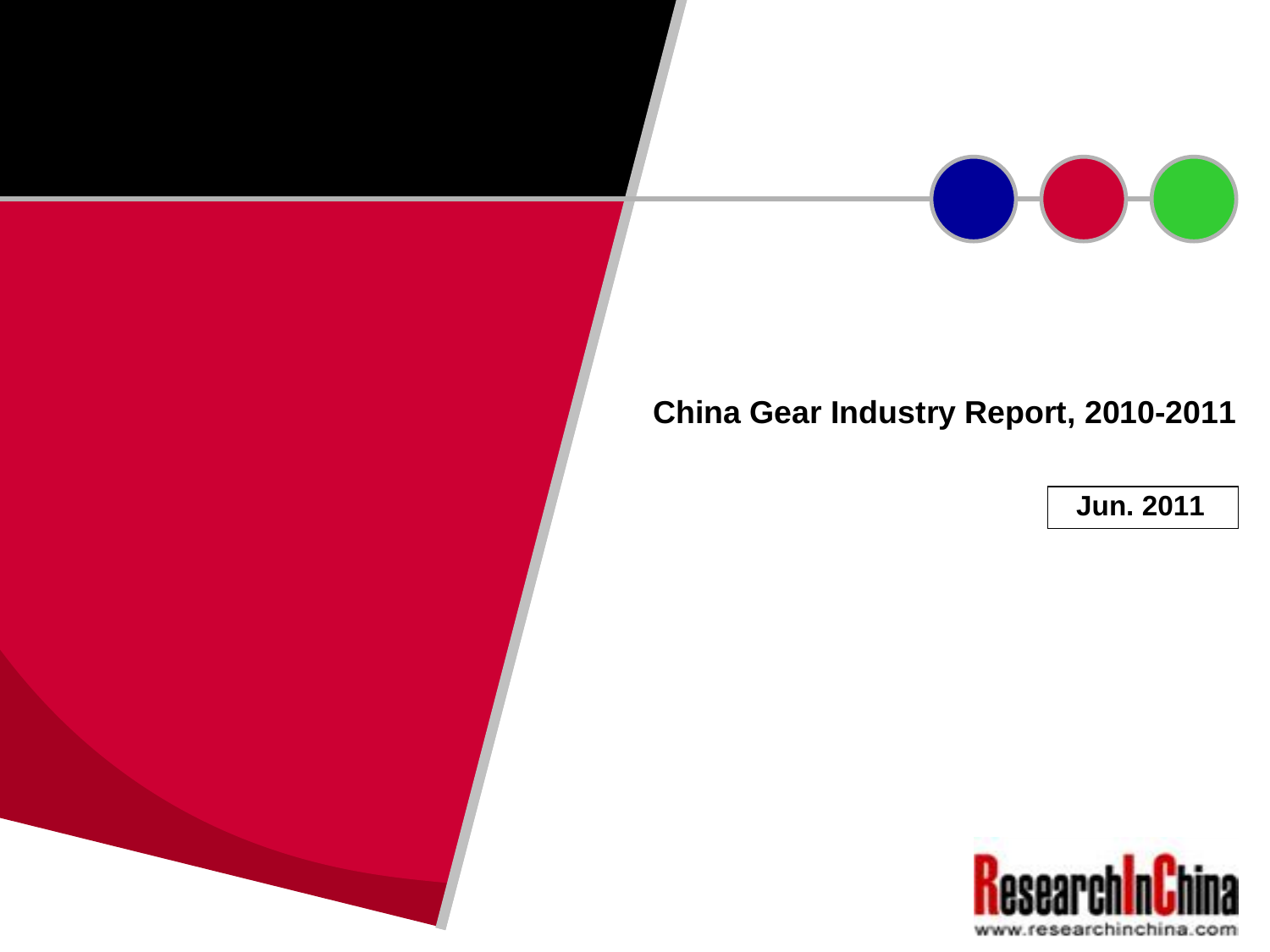# **esearch**

The Vertical Portal for China Business Intelligence

### *This report*

- **Analyzes the industrial chain, upstream & downstream industries of global and China gear market.**
- **Focuses on market segments of gear industry in China, including vehicle gear, construction machinery gear, marine gear, and wind power gearbox.**
- **Highlights the operation of key enterprises in China.**

### **Related Products**

China Rail Transit Air-conditioning Industry Report, 2011

Global and China Photovoltaic Inverter Industry Report, 2010-2011

Global and China Aeroengine Industry Report, 2010- 2011

China Railway Locomotive and Rolling Stock Market Report, 2010-2011

Global and China Aeroengine Industry Report, 2010- 2011

China Inverter Welding and Cutting Equipment Industry Report, 2010-2011

Please visit our website to order this report and find more information about other titles at **www.researchinchina.com**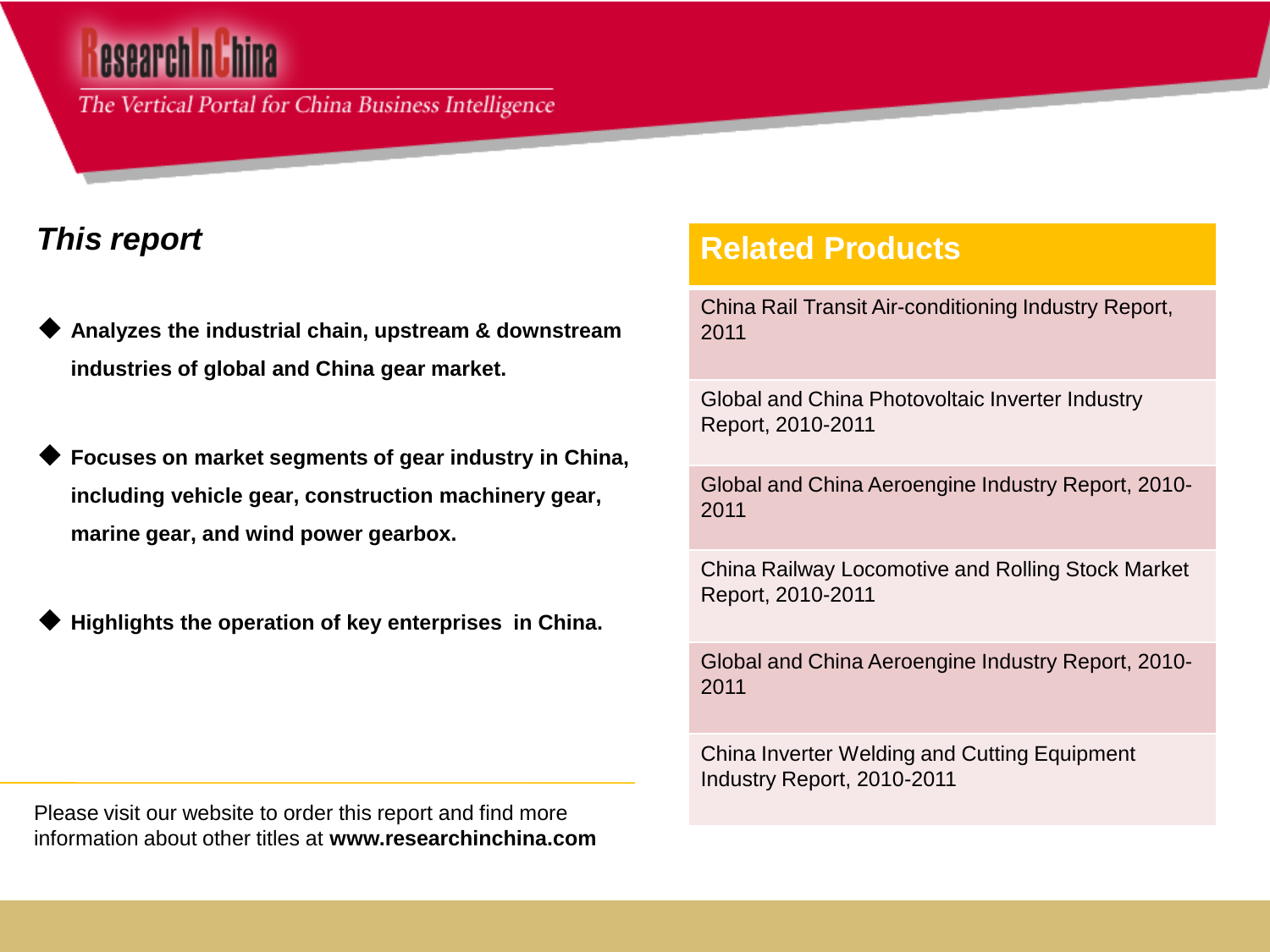The Vertical Portal for China Business Intelligence

### **Abstract**

Over the past five years, China gear industry witnessed high-speed development and its size got a constant expansion. The total output value increased by 28.1% year on year to RMB78.19 billion in 2009, and reached RMB94.64 billion in 2010.

By the end of 2010, the aggregated demand from China gear market was worth above RMB140.0 billion, more than doubled of RMB68.3 billion in 2005.



**Output Value of Gear Industry in China, 2006-2010 (RMB billion)**

In 2010, the market demand for gears was largely fueled by the fast development of China wind power gear market and automobile market. In the same year, China's gear industry achieved the total output of 726.86t, climbing by 21.8% year on year; the sales of gear parts were RMB72.57 billion (excluding driveline), growing by 20% year on year; the whole year's import value was US\$9.8 billion, up 35% year on year; the export value was US\$2.2 billion, a hike of 28% year-on-year; and the import and export deficit was up to US\$7.6 billion. The import for automobile automatic transmission had a leading position.

#### **Major Gear Enterprises in China, 2010**

|                                               | Sales (RMB billion)      | <b>Business Scope</b>           |
|-----------------------------------------------|--------------------------|---------------------------------|
| China High Speed Transmission Equipment Group | 7.39                     | Industrial gear                 |
| Shaanxi Fast Group                            | 12.6                     | Vehicle gear                    |
| Zhejiang Shuanghuan Driveline                 | 0.83                     | Vehicle gear                    |
| Ningbo Donly Transmission Equipment           | 0.7<br>انفاثا صلنفعه دود | Industrial gear                 |
| Hangzhou Advance Gearbox Group                | 2.21                     | <u>kassu</u><br>Marine gear and |
|                                               |                          | industrial gear                 |

Source: CGMA

#### Source: ResearchInChina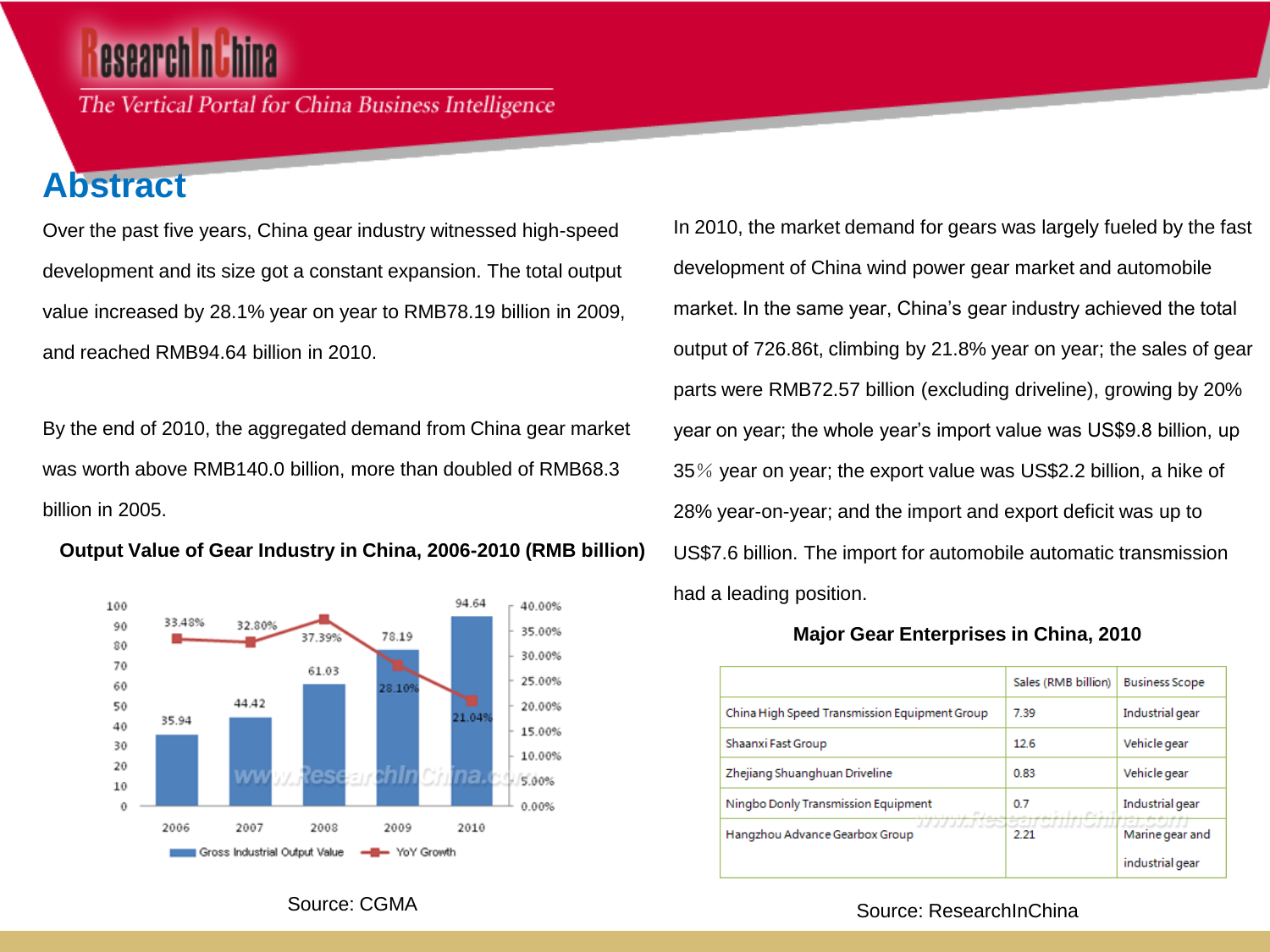The Vertical Portal for China Business Intelligence

In 2010, Shaanxi Fast Auto Drive Group Co., Ltd. achieved the sales of RMB12.618 billion, rising by 67.3%; and it is the first enterprise with the production and sales exceeding RMB10 billion in the gear industry.

Coupling with the growth of Chinese wind power gearbox market, China High Speed Transmission Equipment Group Co., Ltd. accomplished sales of RMB7.393 billion in 2010, mounting by 30.9% comparing with RMB5.647 billion in 2009, and the sales in 2011 is expected to exceed RMB10 billion.

Zhejiang Shuanghuan Driveline Co., Ltd. is dedicated to the production of vehicle gear parts, thanks to the prosperity of automobile industry, its operating income in 2010 reached RMB834.1 million.

Ningbo Donly Transmission Equipment Co., Ltd., focusing on the production of industrial gears, provides 50% of its products to the metallurgical industry. With the widening of the product line, Donly will stretch its products to the mining, power, lifting and transport, wind power and railway fields, giving priority to the development of the lifting and transport, building materials and other industries, whose market sizes are above 3 times bigger than that of the metallurgical industry.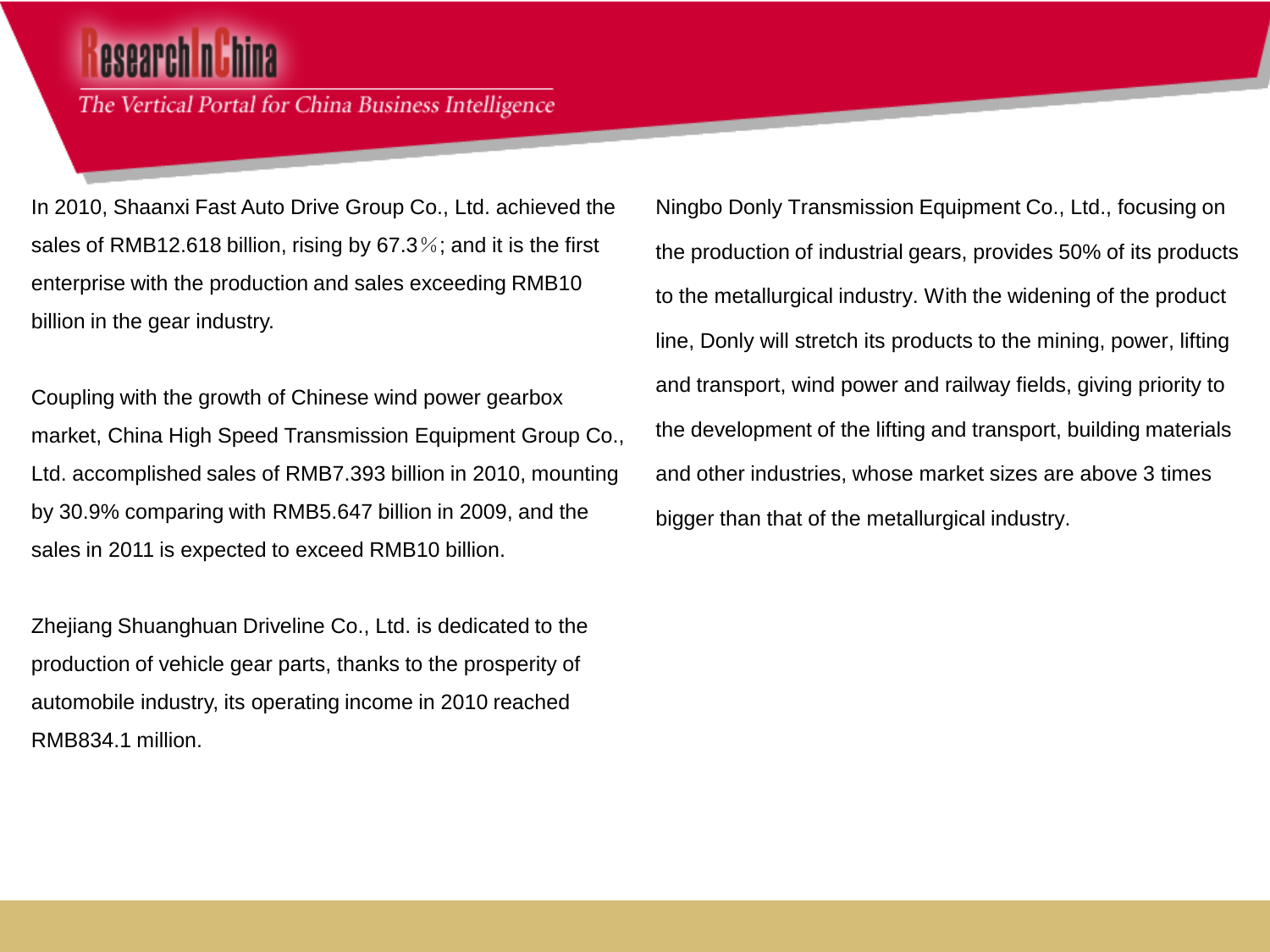# esearch ni hina

### The Vertical Portal for China Business Intelligence

## *Table of contents*

#### 1**. Overview of Gear Industry**

- 1.1 Definition
- 1.2 Product Classification
- 1.3 Industry Policy
- 1.4 Industrial Chain
- 1.4.1 Upstream Sectors
- 1.4.2 Downstream Sectors

#### **2. Overview of Global Gear Industry and Market**

- 2.1 Profile
- 2.2 Competition
- 2.3 Corporate Strategy

#### **3. Overview of Gear Industry and Market in China**

3.1 Status Quo 3.2 Product and Regional Distribution 3.3 Industrial Characteristics 3.4 Competition Pattern

#### **4. Gear Market Segments in China**

- 4.1 Vehicle Gear
- 4.1.1 Profile
- 4.1.2 Demand
- 4.1.3 Key Enterprises
- 4.2 Construction Machinery Gear
- 4.2.1 Profile
- 4.2.2 Overview of Upstream Sectors
- 4.2.3 Key Enterprises

4.3 Marine Gear 4.3.1 Profile 4.3.2 Status Quo 4.3.3 Competition Pattern 4.4 Wind Power Gearbox 4.4.1 Profile 4.4.2 Overview 4.4.3 Key Enterprises

#### **5. Key Gear Enterprises in China**

5.1 China High Speed Transmission Equipment Group Co., Ltd. 5.1.1 Profile 5.1.2 Operation 5.2 Shaanxi Fast Group 5.2.1 Profile 5.2.2 Operation 5.3 Zhejiang Shuanghuan Driveline Co., Ltd. 5.3.1 Profile 5.3.2 Operation 5.3.3 Competitive Advantages 5.4 Ningbo Donly Transmission Equipment Co., Ltd. 5.4.1 Profile 5.4.2 Operation 5.4.3 Corporate Strategy 5.5 Hangzhou Advance Gearbox Group Co., Ltd. 5.6 Chongqing Gearbox Co., Ltd. 5.7 Shaanxi Qinchuan Machinery Development Co., Ltd. 5.8 Jiangsu Airship Co., Ltd.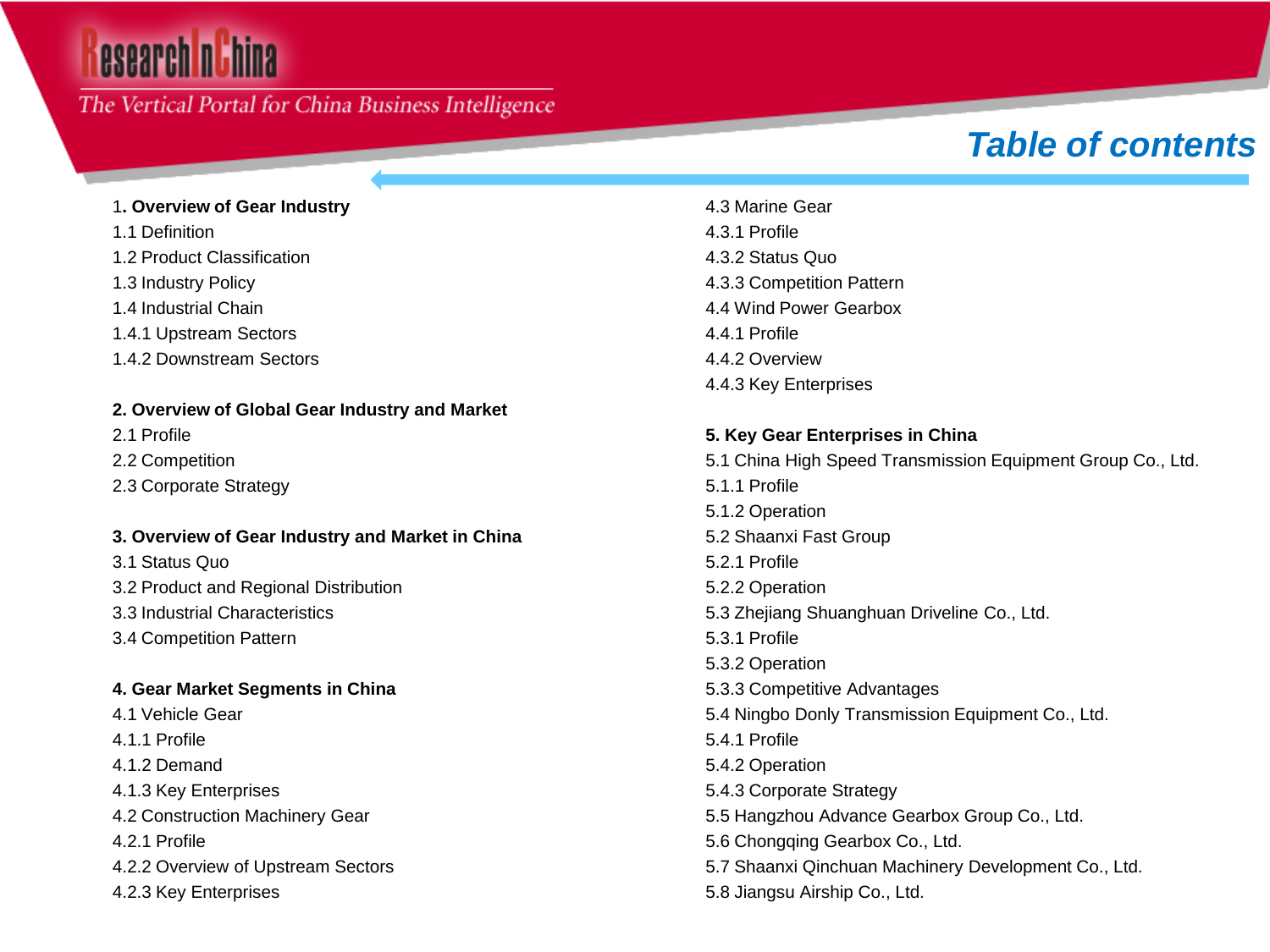# esearch nuhina

### The Vertical Portal for China Business Intelligence

## *Selected Charts*

- Classification of Gear Industry
- Price of Gear Steel in Steel Market of Hangzhou, China, 2010
- Competition Pattern of International Gear Enterprises, 2009
- Industrial Output Value of Gear Industry in China, 2006-2010
- Output of Gear in China, 2008-2010
- Market Share of Gear in China by Product, 2009
- Output of Gear in China by Region, 2010
- Market Share of Key Gear Manufacturers in China by Sales, 2009
- Output and Sales Volume of Key Vehicle Gear Manufacturers by Product, 2009
- Market Share of Vehicle Gear by Product, 2009
- Output and Sales of Automobile in China, 2008-2010
- Output and Sales of Motorcycle in China, 2007-2010
- Key Players of China Vehicle Gear Industry by Product
- Key Players of China Construction Machinery Gear Industry
- Newly Installed Capacity and Total Installed Capacity of Wind Power in China, 2004-2010
- Output of Wind Power Gearbox in China, 2005-2015
- Capacity of Wind Power Gearbox Industry in China
- Key Players of Wind Power Gearbox Industry in China, 2009
- Revenue, Gross Profit and Net Income of CHSTE, 2009-2010
- Operating Income of CHSTE by Product, 2009-2010
- Sales of CHSTE Gearbox, 2006-2010
- Sales of Shaanxi Fast, 2006-2010
- Operating Income and Gross Profit of Shuanghuan, 2008-2010
- Operating Income of Shuanghuan by Product, 2010
- Operating Income and Net Income of Donly, 2008-2010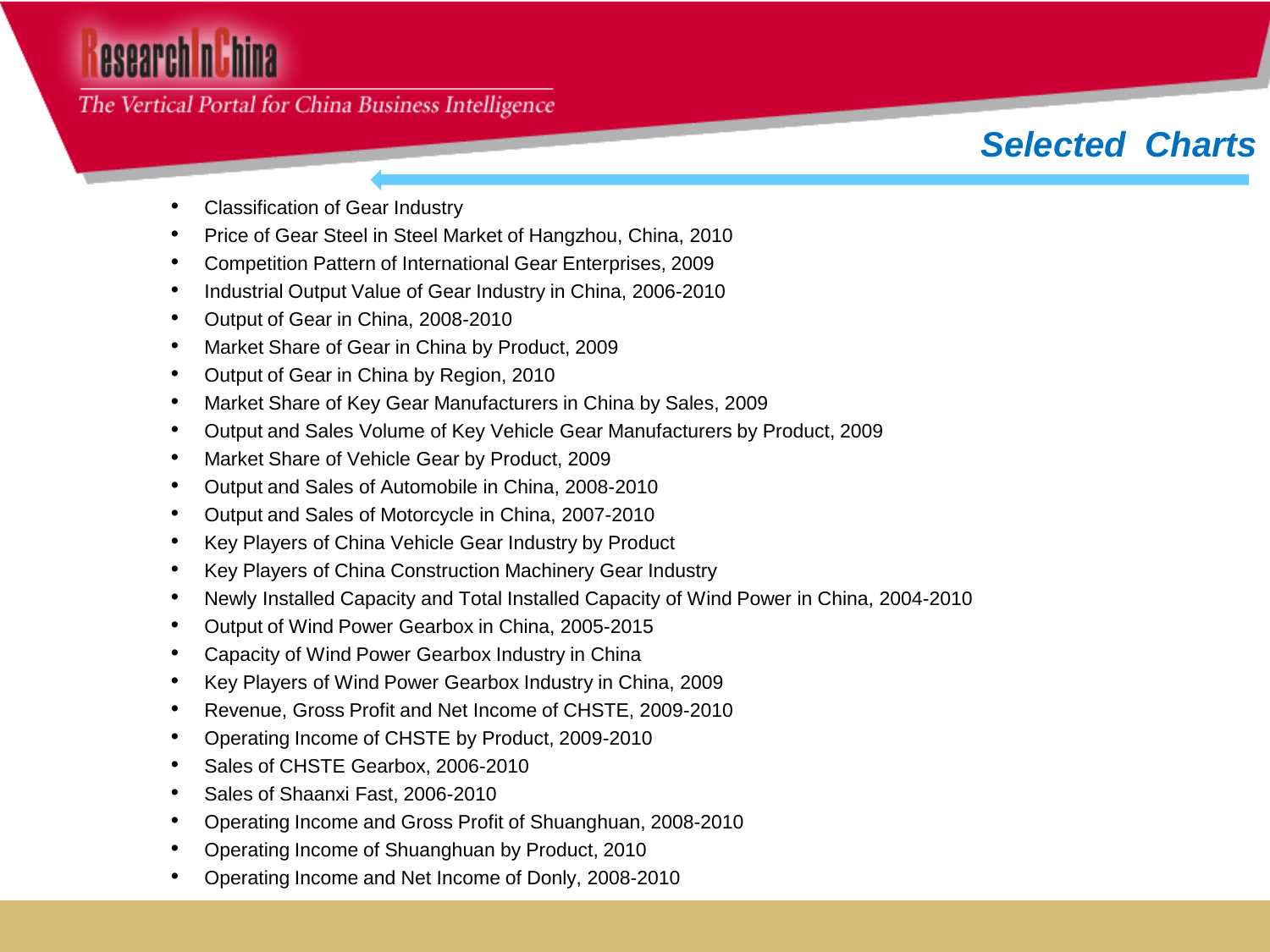# esearch n Lhina

The Vertical Portal for China Business Intelligence

## *Selected Charts*

- Revenue and Gross Margin of Donly by Product, 2010
- Downstream of Donly Industrial Gears (by Sales), 2009
- Operating Income and Net Income of Hangzhou Advance, 2008-2010
- Operating Income of Hangzhou Advance by Product, 2010
- Revenue and Gross Profit of Qinchuan, 2008-2010
- Revenue of Qinchuan by Product, 2009-2010
- Gear Output and Sales of Airship, 2009